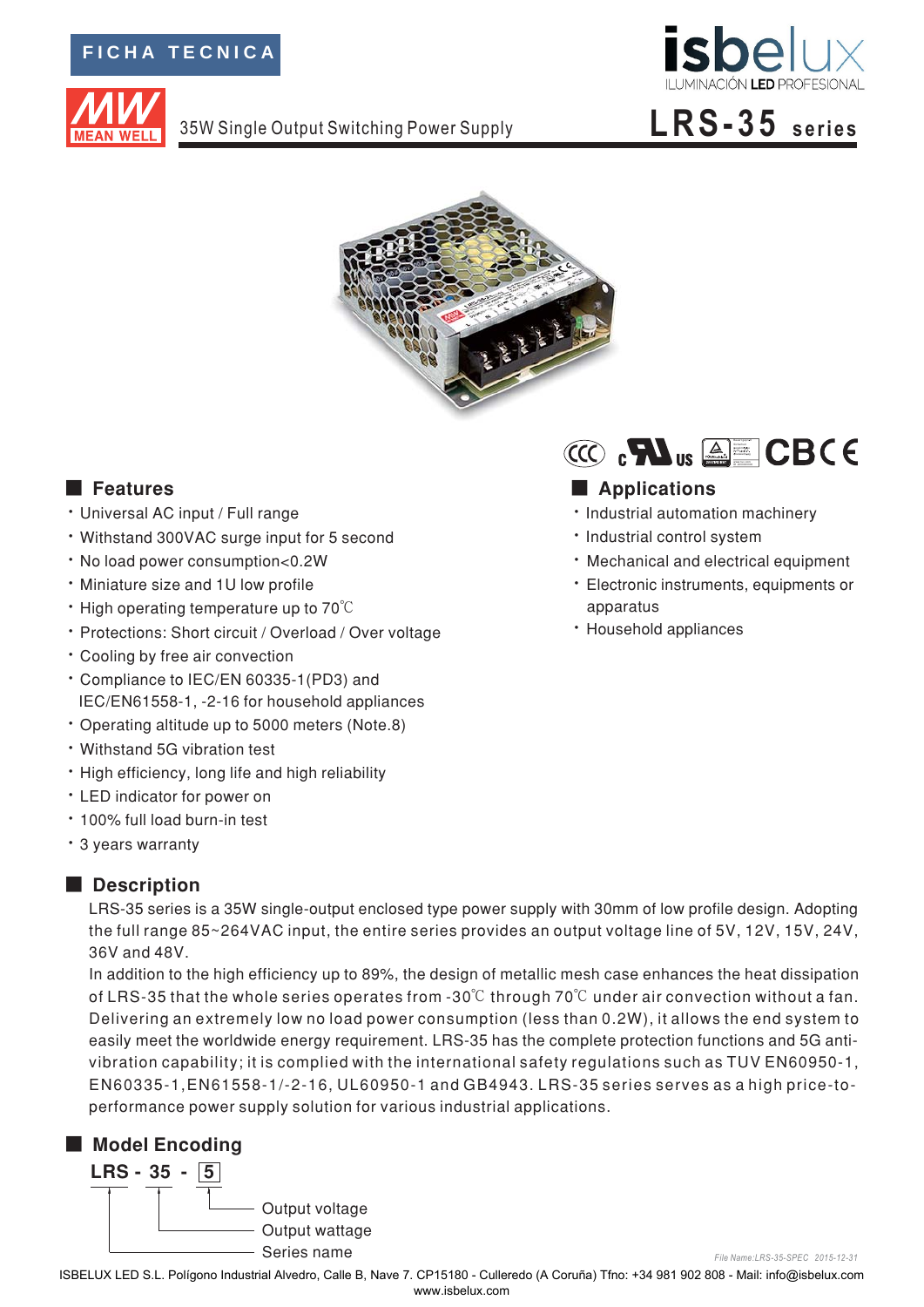

## isbelux ILUMINACIÓN LED PROFESIONAL

# 35W Single Output Switching Power Supply **LRS-35 series**

### **SPECIFICATION**

| <b>MODEL</b>           |                                                                                                                                                                                                                                                                                                                                                                                                                                                                                                                                                                                                                                                                                                                                                                                                                                                                                                                                                                                                                                                                                                                                                                                                                                                                                                              | <b>LRS-35-5</b>                                                                                   | <b>LRS-35-12</b> | LRS-35-15                        | <b>LRS-35-24</b> | LRS-35-36      | <b>LRS-35-48</b> |  |
|------------------------|--------------------------------------------------------------------------------------------------------------------------------------------------------------------------------------------------------------------------------------------------------------------------------------------------------------------------------------------------------------------------------------------------------------------------------------------------------------------------------------------------------------------------------------------------------------------------------------------------------------------------------------------------------------------------------------------------------------------------------------------------------------------------------------------------------------------------------------------------------------------------------------------------------------------------------------------------------------------------------------------------------------------------------------------------------------------------------------------------------------------------------------------------------------------------------------------------------------------------------------------------------------------------------------------------------------|---------------------------------------------------------------------------------------------------|------------------|----------------------------------|------------------|----------------|------------------|--|
|                        | <b>DC VOLTAGE</b>                                                                                                                                                                                                                                                                                                                                                                                                                                                                                                                                                                                                                                                                                                                                                                                                                                                                                                                                                                                                                                                                                                                                                                                                                                                                                            | 5V                                                                                                | 12V              | 15V                              | <b>24V</b>       | 36V            | 48V              |  |
|                        | <b>RATED CURRENT</b>                                                                                                                                                                                                                                                                                                                                                                                                                                                                                                                                                                                                                                                                                                                                                                                                                                                                                                                                                                                                                                                                                                                                                                                                                                                                                         | 7A                                                                                                | 3A               | 2.4A                             | 1.5A             | 1A             | 0.8A             |  |
|                        | <b>CURRENT RANGE</b>                                                                                                                                                                                                                                                                                                                                                                                                                                                                                                                                                                                                                                                                                                                                                                                                                                                                                                                                                                                                                                                                                                                                                                                                                                                                                         | $0 \sim 7A$                                                                                       | $0 \sim 3A$      | $0 - 2.4A$                       | $0 - 1.5A$       | $0 \sim 1A$    | $0 - 0.8A$       |  |
|                        | <b>RATED POWER</b>                                                                                                                                                                                                                                                                                                                                                                                                                                                                                                                                                                                                                                                                                                                                                                                                                                                                                                                                                                                                                                                                                                                                                                                                                                                                                           | 35W                                                                                               | 36W              | 36W                              | 36W              | 36W            | 38.4W            |  |
|                        | RIPPLE & NOISE (max.) Note.2 80mVp-p                                                                                                                                                                                                                                                                                                                                                                                                                                                                                                                                                                                                                                                                                                                                                                                                                                                                                                                                                                                                                                                                                                                                                                                                                                                                         |                                                                                                   | 120mVp-p         | 120mVp-p                         | 150mVp-p         | 200mVp-p       | 200mVp-p         |  |
| <b>OUTPUT</b>          | <b>VOLTAGE ADJ. RANGE</b>                                                                                                                                                                                                                                                                                                                                                                                                                                                                                                                                                                                                                                                                                                                                                                                                                                                                                                                                                                                                                                                                                                                                                                                                                                                                                    | $4.5 - 5.5V$                                                                                      | $10.2 - 13.8V$   | $13.5 - 18V$                     | $21.6 - 28.8V$   | $32.4 - 39.6V$ | $43.2 - 52.8V$   |  |
|                        | VOLTAGE TOLERANCE Note.3 $\pm$ 2.0%                                                                                                                                                                                                                                                                                                                                                                                                                                                                                                                                                                                                                                                                                                                                                                                                                                                                                                                                                                                                                                                                                                                                                                                                                                                                          |                                                                                                   | ±1.0%            | ±1.0%                            | ±1.0%            | ±1.0%          | ±1.0%            |  |
|                        | LINE REGULATION Note.4 $\pm$ 0.5%                                                                                                                                                                                                                                                                                                                                                                                                                                                                                                                                                                                                                                                                                                                                                                                                                                                                                                                                                                                                                                                                                                                                                                                                                                                                            |                                                                                                   | ±0.5%            | ±0.5%                            | ±0.5%            | ±0.5%          | ±0.5%            |  |
|                        | <b>LOAD REGULATION Note.5 <math>\pm</math> 1.0%</b>                                                                                                                                                                                                                                                                                                                                                                                                                                                                                                                                                                                                                                                                                                                                                                                                                                                                                                                                                                                                                                                                                                                                                                                                                                                          |                                                                                                   | ±0.5%            | ±0.5%                            | ±0.5%            | $\pm 0.5\%$    | ±0.5%            |  |
|                        | <b>SETUP, RISE TIME</b>                                                                                                                                                                                                                                                                                                                                                                                                                                                                                                                                                                                                                                                                                                                                                                                                                                                                                                                                                                                                                                                                                                                                                                                                                                                                                      | 1000ms, 30ms/230VAC                                                                               |                  | 2000ms, 30ms/115VAC at full load |                  |                |                  |  |
|                        | <b>HOLD UP TIME (Typ.)</b>                                                                                                                                                                                                                                                                                                                                                                                                                                                                                                                                                                                                                                                                                                                                                                                                                                                                                                                                                                                                                                                                                                                                                                                                                                                                                   | 30ms/230VAC<br>12ms/115VAC at full load                                                           |                  |                                  |                  |                |                  |  |
|                        | <b>VOLTAGE RANGE</b>                                                                                                                                                                                                                                                                                                                                                                                                                                                                                                                                                                                                                                                                                                                                                                                                                                                                                                                                                                                                                                                                                                                                                                                                                                                                                         | 85~264VAC<br>$120 - 373VDC$                                                                       |                  |                                  |                  |                |                  |  |
| <b>INPUT</b>           | <b>FREQUENCY RANGE</b>                                                                                                                                                                                                                                                                                                                                                                                                                                                                                                                                                                                                                                                                                                                                                                                                                                                                                                                                                                                                                                                                                                                                                                                                                                                                                       | $47 - 63$ Hz                                                                                      |                  |                                  |                  |                |                  |  |
|                        | <b>EFFICIENCY (Typ.)</b>                                                                                                                                                                                                                                                                                                                                                                                                                                                                                                                                                                                                                                                                                                                                                                                                                                                                                                                                                                                                                                                                                                                                                                                                                                                                                     | 82%                                                                                               | 86%              | 86%                              | 88%              | 88%            | 89%              |  |
|                        | AC CURRENT (Typ.)                                                                                                                                                                                                                                                                                                                                                                                                                                                                                                                                                                                                                                                                                                                                                                                                                                                                                                                                                                                                                                                                                                                                                                                                                                                                                            | 0.7A/115VAC<br>0.42A/230VAC                                                                       |                  |                                  |                  |                |                  |  |
|                        | <b>INRUSH CURRENT (Typ.)</b>                                                                                                                                                                                                                                                                                                                                                                                                                                                                                                                                                                                                                                                                                                                                                                                                                                                                                                                                                                                                                                                                                                                                                                                                                                                                                 | COLD START 45A/230VAC                                                                             |                  |                                  |                  |                |                  |  |
|                        | <b>LEAKAGE CURRENT</b>                                                                                                                                                                                                                                                                                                                                                                                                                                                                                                                                                                                                                                                                                                                                                                                                                                                                                                                                                                                                                                                                                                                                                                                                                                                                                       | <0.75mA / 240VAC                                                                                  |                  |                                  |                  |                |                  |  |
|                        | <b>OVER LOAD</b>                                                                                                                                                                                                                                                                                                                                                                                                                                                                                                                                                                                                                                                                                                                                                                                                                                                                                                                                                                                                                                                                                                                                                                                                                                                                                             | 110 $\sim$ 150% rated output power                                                                |                  |                                  |                  |                |                  |  |
|                        |                                                                                                                                                                                                                                                                                                                                                                                                                                                                                                                                                                                                                                                                                                                                                                                                                                                                                                                                                                                                                                                                                                                                                                                                                                                                                                              | Protection type : Hiccup mode, recovers automatically after fault condition is removed            |                  |                                  |                  |                |                  |  |
| <b>PROTECTION</b>      | <b>OVER VOLTAGE</b>                                                                                                                                                                                                                                                                                                                                                                                                                                                                                                                                                                                                                                                                                                                                                                                                                                                                                                                                                                                                                                                                                                                                                                                                                                                                                          | $5.75 - 6.9V$                                                                                     | $13.8 - 16.2V$   | $18.75 \sim 21.75V$              | $28.8 - 33.6V$   | $41.4 - 48.6V$ | $55.2 - 64.8V$   |  |
|                        |                                                                                                                                                                                                                                                                                                                                                                                                                                                                                                                                                                                                                                                                                                                                                                                                                                                                                                                                                                                                                                                                                                                                                                                                                                                                                                              | Protection type : Shut down o/p voltage, re-power on to recover                                   |                  |                                  |                  |                |                  |  |
|                        | <b>WORKING TEMP.</b>                                                                                                                                                                                                                                                                                                                                                                                                                                                                                                                                                                                                                                                                                                                                                                                                                                                                                                                                                                                                                                                                                                                                                                                                                                                                                         | $-30 \sim +70^{\circ}$ C (Refer to "Derating Curve")                                              |                  |                                  |                  |                |                  |  |
|                        | <b>WORKING HUMIDITY</b>                                                                                                                                                                                                                                                                                                                                                                                                                                                                                                                                                                                                                                                                                                                                                                                                                                                                                                                                                                                                                                                                                                                                                                                                                                                                                      | $20 \sim 90\%$ RH non-condensing                                                                  |                  |                                  |                  |                |                  |  |
|                        | ENVIRONMENT STORAGE TEMP., HUMIDITY                                                                                                                                                                                                                                                                                                                                                                                                                                                                                                                                                                                                                                                                                                                                                                                                                                                                                                                                                                                                                                                                                                                                                                                                                                                                          | $-40 \sim +85^{\circ}$ C, 10 ~ 95% RH                                                             |                  |                                  |                  |                |                  |  |
|                        | <b>TEMP. COEFFICIENT</b>                                                                                                                                                                                                                                                                                                                                                                                                                                                                                                                                                                                                                                                                                                                                                                                                                                                                                                                                                                                                                                                                                                                                                                                                                                                                                     | $\pm$ 0.03%/°C (0 ~ 50°C)                                                                         |                  |                                  |                  |                |                  |  |
|                        | <b>VIBRATION</b>                                                                                                                                                                                                                                                                                                                                                                                                                                                                                                                                                                                                                                                                                                                                                                                                                                                                                                                                                                                                                                                                                                                                                                                                                                                                                             | 10 ~ 500Hz, 5G 10min./1cycle, 60min. each along X, Y, Z axes                                      |                  |                                  |                  |                |                  |  |
| <b>EMC</b><br>(Note 9) | <b>SAFETY STANDARDS</b>                                                                                                                                                                                                                                                                                                                                                                                                                                                                                                                                                                                                                                                                                                                                                                                                                                                                                                                                                                                                                                                                                                                                                                                                                                                                                      | UL60950-1, TUV EN60950-1, EN60335-1, EN61558-1/-2-16, CCC GB4943 approved                         |                  |                                  |                  |                |                  |  |
|                        | <b>SAFETY &amp; WITHSTAND VOLTAGE</b>                                                                                                                                                                                                                                                                                                                                                                                                                                                                                                                                                                                                                                                                                                                                                                                                                                                                                                                                                                                                                                                                                                                                                                                                                                                                        | I/P-O/P:3.75KVAC I/P-FG:2KVAC O/P-FG:1.25KVAC                                                     |                  |                                  |                  |                |                  |  |
|                        | <b>ISOLATION RESISTANCE</b>                                                                                                                                                                                                                                                                                                                                                                                                                                                                                                                                                                                                                                                                                                                                                                                                                                                                                                                                                                                                                                                                                                                                                                                                                                                                                  | I/P-O/P, I/P-FG, O/P-FG:100M Ohms / 500VDC / 25°C/70% RH                                          |                  |                                  |                  |                |                  |  |
|                        | <b>EMC EMISSION</b>                                                                                                                                                                                                                                                                                                                                                                                                                                                                                                                                                                                                                                                                                                                                                                                                                                                                                                                                                                                                                                                                                                                                                                                                                                                                                          | Compliance to EN55022 (CISPR22), GB9254 Class B, EN55014, EN61000-3-2,-3                          |                  |                                  |                  |                |                  |  |
|                        | <b>EMC IMMUNITY</b>                                                                                                                                                                                                                                                                                                                                                                                                                                                                                                                                                                                                                                                                                                                                                                                                                                                                                                                                                                                                                                                                                                                                                                                                                                                                                          | Compliance to EN61000-4-2,3,4,5,6,8,11, EN61000-6-2 (EN50082-2), heavy industry level, criteria A |                  |                                  |                  |                |                  |  |
|                        | <b>MTBF</b>                                                                                                                                                                                                                                                                                                                                                                                                                                                                                                                                                                                                                                                                                                                                                                                                                                                                                                                                                                                                                                                                                                                                                                                                                                                                                                  | 763.6K hrs min.<br>MIL-HDBK-217F $(25^{\circ}$ C)                                                 |                  |                                  |                  |                |                  |  |
| <b>OTHERS</b>          | <b>DIMENSION</b>                                                                                                                                                                                                                                                                                                                                                                                                                                                                                                                                                                                                                                                                                                                                                                                                                                                                                                                                                                                                                                                                                                                                                                                                                                                                                             | 99*82*30mm (L*W*H)                                                                                |                  |                                  |                  |                |                  |  |
|                        | <b>PACKING</b>                                                                                                                                                                                                                                                                                                                                                                                                                                                                                                                                                                                                                                                                                                                                                                                                                                                                                                                                                                                                                                                                                                                                                                                                                                                                                               | 0.23Kg; 60pcs/14.8Kg/0.88CUFT                                                                     |                  |                                  |                  |                |                  |  |
| <b>NOTE</b>            | 1. All parameters NOT specially mentioned are measured at 230VAC input, rated load and 25 <sup>°</sup> C of ambient temperature.<br>2. Ripple & noise are measured at 20MHz of bandwidth by using a 12" twisted pair-wire terminated with a 0.1uf & 47uf parallel capacitor.<br>3. Tolerance : includes set up tolerance, line regulation and load regulation.<br>4. Line regulation is measured from low line to high line at rated load.<br>5. Load regulation is measured from 0% to 100% rated load.<br>6. Length of set up time is measured at cold first start. Turning ON/OFF the power supply very quickly may lead to increase of the set up<br>time.<br>7. 5V when the load factor 0~50%, the switching power less is reduced by burst operation, which will cause ripple and ripple noise to go<br>beyond the specifications.<br>8. The ambient temperature derating of $5^{\circ}$ C/1000m is needed for operating altitude greater than 2000m(6500ft).<br>9. The power supply is considered a component which will be installed into a final equipment. The final equipment must be re-confirmed<br>that it still meets EMC directives. For guidance on how to perform these EMC tests, please refer to "EMI testing of component power<br>supplies." (as available on http://www.meanwell.com) |                                                                                                   |                  |                                  |                  |                |                  |  |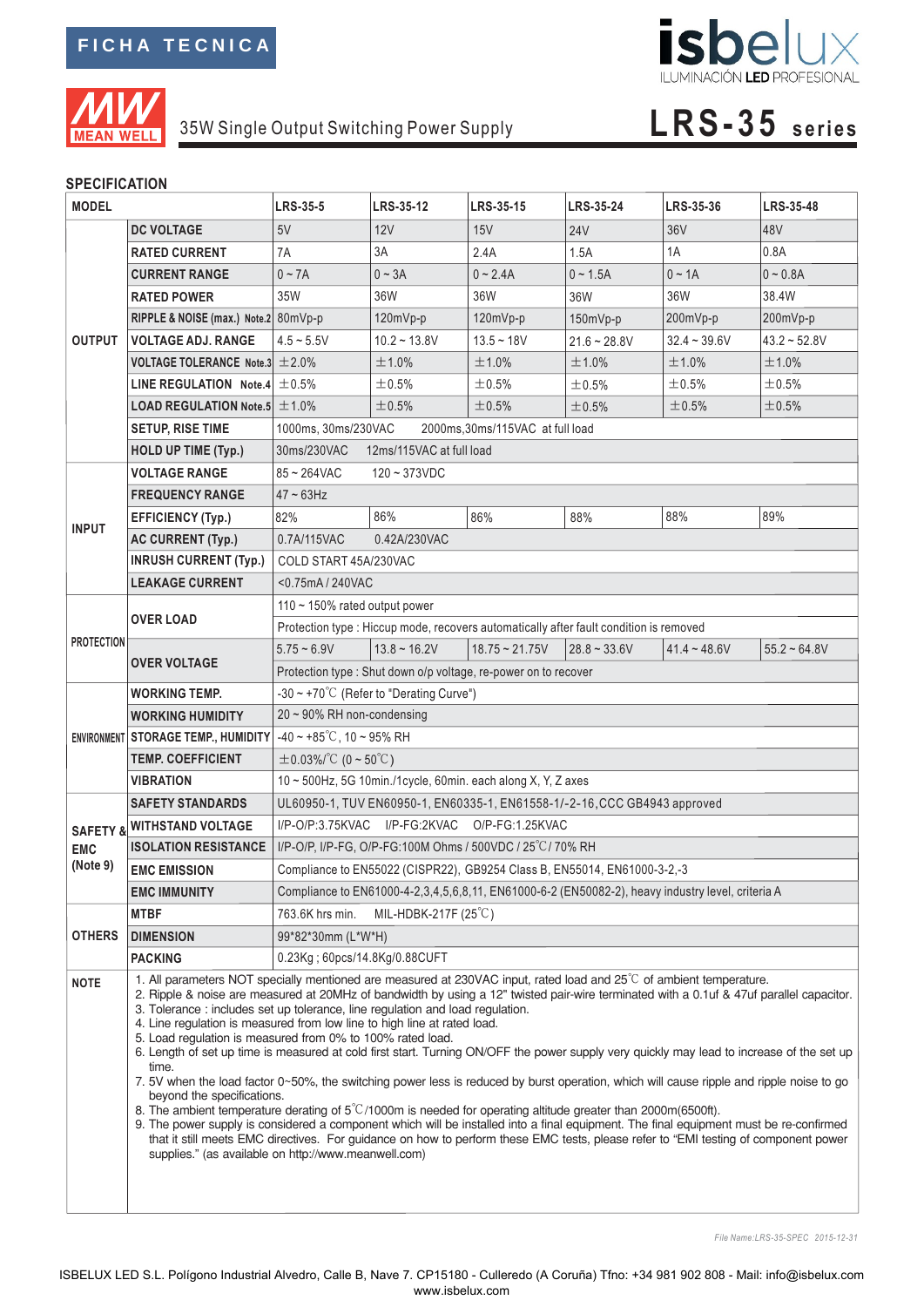**AN WELI** 



# 35W Single Output Switching Power Supply **LRS-35 series**



*File Name:LRS-35-SPEC 2015-12-31*